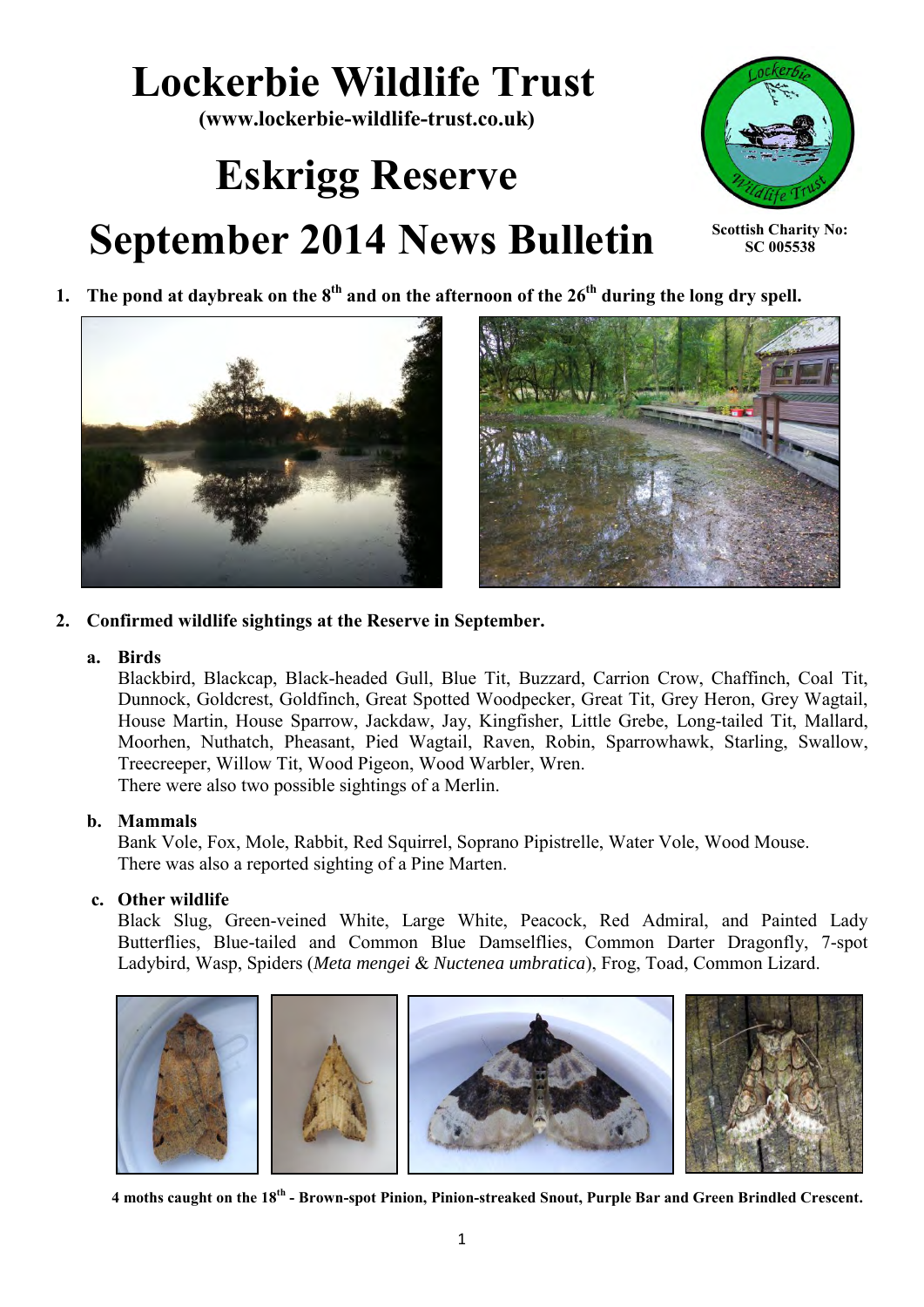## **3. September Photo-gallery**

# **The following three photographs were taken by Jim Rae at Eskrigg:**



**Brown Birch Bolete Lichen on Stone Wood Hedgehog** 







**Sawfly larva Hawthorn Berries Galore Bitter Bracket** 

**The following three photographs were taken by Bob Little at Eskrigg:**





*Red Squirrel* **Willow Tit** 



**The following three photographs were not taken in the Reserve but locally by Bob Glaister** 





 **14-Spot Ladybird Kidney-spot Ladybird Pale Tortoise Beetle**  *Propylea 14-punctata Chilocorus renipustulatus* 



**Unless otherwise stated, all photographs were taken by Jim Rae.**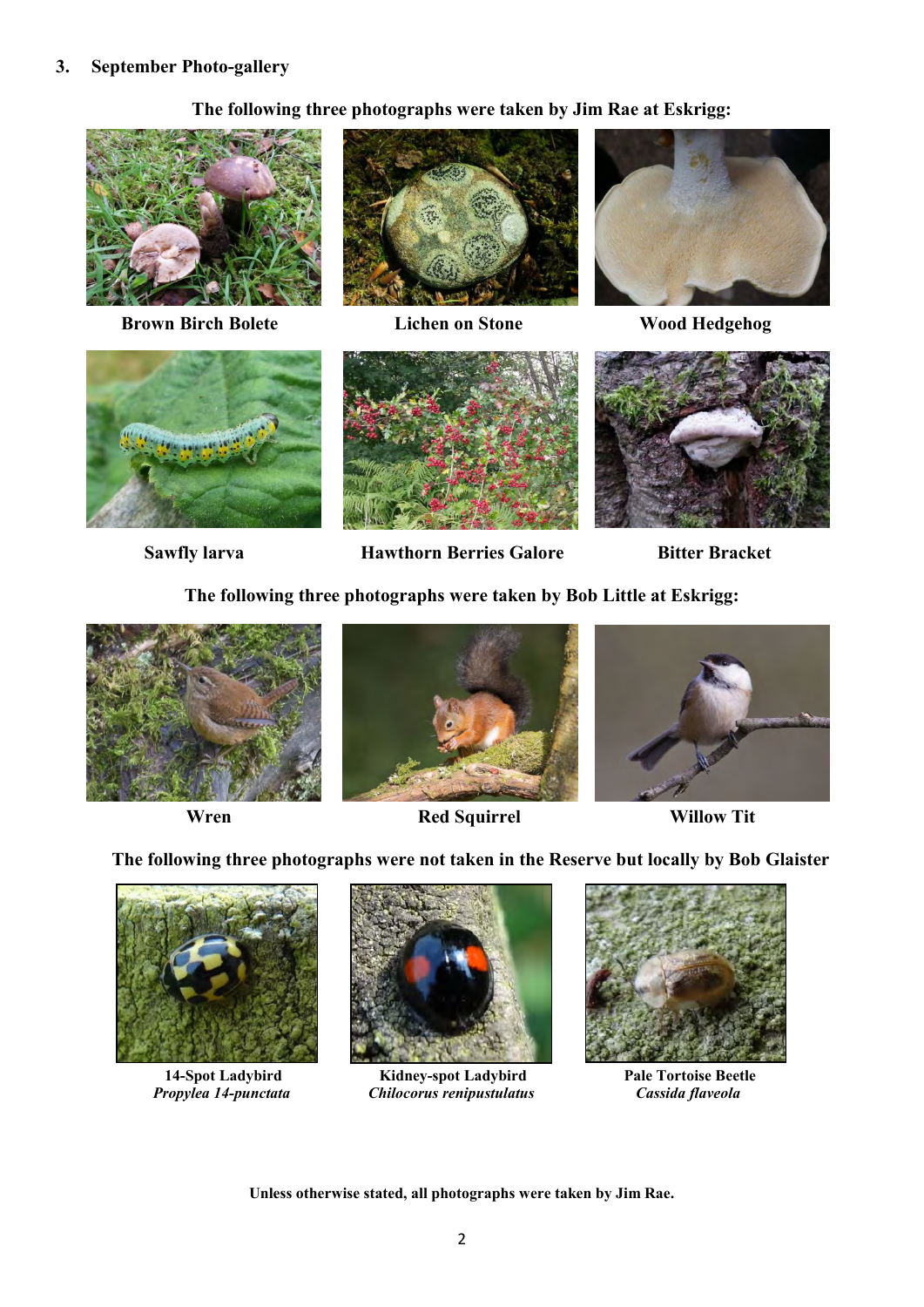# **4. Planned Activities in September. 7 th & 21st – Fungal Forays with Duncan Ford**

 Amethyst Deceiver Ashen Chanterelle Bay Bolete Bay Polypore Beechwood Sickener Birch Mazegill Birch (Dusky) Milkcap Birch Polypore Blackening Brittlegill Blusher Brown Birch Bolete Brown Rollrim Charcoal Burner Club-footed Funnelcap Clustered Touchshank Common Inkcap Dead Man's Fingers Deceiver Dyer's Mazegill Earthball, Common False Chanterelle False Saffron Milkcap Fly Agaric



# **18th & 24th – September Moths**

### **Macro-moths:**

Brimstone Brown-spot Pinion Canary-shouldered Thorn Common Marbled Carpet Copper Underwing Dusky Brocade Flame Carpet Frosted Orange Green-brindled Crescent

**Micro-moths: Barred Fruit-tree Tortrix** (*Pandemis cerasana*)





**Dead Man's Fingers**

Foxy Orange Webcap

Grey Spotted Amanita

Jersey Cow (Bovine) Bolete Oak (Oakbug) Milkcap

Grey Grisette

Honey Fungus

Ochre Brittlegill Orange Milkcap Poisonpie

Primrose Brittlegill Puffball, Common Scarletina Bolete

Sickener

Photograph by Sybille Spägele

Slippery Jack Slimy (Beech) Milkcap Snake's Tongue Truffleclub Sulphur Tuft Summer Bolete Tawny Grisette Tinder Bracket (Hoof Fungus) Turkeytail Willow Bracket Wood Hedgehog Wood Pinkgill Woolly Milkcap



Birch Mazegill False Saffron Milkcap Slippery Jack

Grey Pine Carpet July Highflyer Large Yellow Underwing Oblique Carpet Pale Mottled Willow Pine Carpet Pinion-streaked Snout Pink-barred Sallow Purple Bar

### *Acleris emargana* *Acleris ferrugana*



Red-line Quaker Rosy Rustic Sallow Small Square-spot Small Wainscot Snout Spruce Carpet Straw Dot

*Epiblema costipunctana Hypatima rhomboidella*